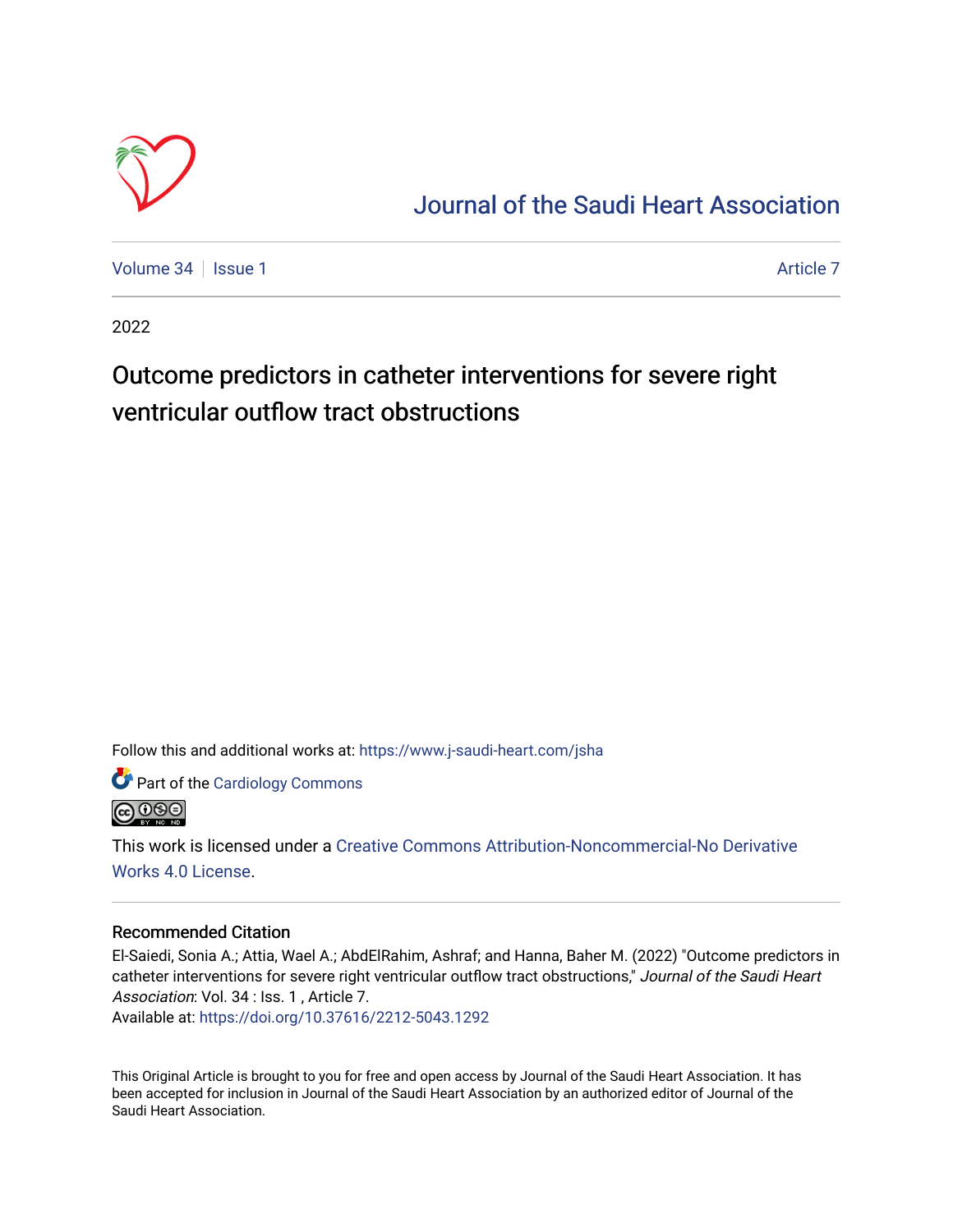# Outcome Predictors in Catheter Interventions for Severe Right Ventricular Outflow Tract Obstructions

Soni[a](#page-1-0) A. El-Saiedi <sup>a</sup>, Wael A. Attia <sup>a</sup>, Ashraf A[b](#page-1-1)d El-Rahim <sup>b</sup>, Baher M. Hanna <sup>a,</sup>\*

<span id="page-1-0"></span><sup>a</sup> Department of Pediatrics, Faculty of Medicine, Cairo University, Egypt

<span id="page-1-1"></span><sup>b</sup> Department of Anesthesia, Faculty of Medicine, Cairo University, Egypt

#### Abstract

Introduction  $\&$  aim of work: Transcatheter treatment for critical pulmonary stenosis and membranous pulmonary atresia has become the gold standard of care in many centers. We aimed at evaluating the predictors of outcome in interventions for treatment of duct-dependent right ventricular outflow tract obstruction with intact interventricular septum.

Subjects & methods: 68 cases with pulmonary atresia with intact interventricular septum (PA/IVS) and 50 cases with critical pulmonary stenosis (CPS), all younger than 3 months of age, were operated during the period of 10 years; excluding patients with tricuspid valve annulus Z-score smaller than -4, evidence of right ventricular-dependent coronary circulation or additional malformations.

Results: Age, weight, body surface area as well as tricuspid & pulmonary valve Z-scores were significantly less in PA/ IVS; right ventricular pressure was similar in both groups however procedural success and survival to hospital discharge was higher in the CPS group. Lower age, weight and body surface area were associated with procedural failure. Weight was the only predictor of procedural success; while weight and lower post-procedural right ventricular pressure were independent predictors for survival to hospital discharge. Post-procedural right ventricular pressure and length of stay were less in the CPS group. tricuspid and pulmonary valve annulus Z-scores were the only independent predictors of the post-procedural milrinone duration in PA/IVS.

Conclusion: We advocate for the use of larger balloon/pulmonary annulus ratio, to achieve a lower right ventricular pressure not fearing excessive pulmonary regurgitation that might be beneficial for right ventricular growth; and for the combination with ductal stenting in borderline or bipartite right ventricles.

Keywords: Critical pulmonary stenosis, Pulmonary atresia, Transcatheter intervention, Outcome

#### 1. Introduction

N eonates with critical pulmonary stenosis (CPS) or complete pulmonary atresia (PA) with intact interventricular septum (IVS) display a wide range of hypoplasia affecting the different right ventricular (RV) components [\[1](#page-11-0)]. These are rare cyanotic congenital heart defects (CHD) constituting about 3% of all CHD [\[2](#page-11-1),[3\]](#page-11-2).

Currently, percutaneous balloon pulmonary valvuloplasty (PBPV) with or without perforation of the atretic valve has proven effective and could be applied as the principal treatment with few

complications [[4\]](#page-11-3). However, selective and stratified methods have become more sophisticated in the last 2 decades greatly contributing to improvement in the clinical outcome  $[5-7]$  $[5-7]$  $[5-7]$ . Strictly following the management algorithms is proposed to achieve best outcomes [\[7](#page-11-5)].

The pediatric cardiac intensivist is faced with a challenging spectrum of post-interventional pathophysiological statuses [[1\]](#page-11-0). However, given the rarity of this CHD, there is paucity of data regarding clinical outcomes [[8\]](#page-11-6). This study aimed at evaluating the predictors of procedural success, survival and length of ICU stay following primary catheter intervention in neonates with PA/IVS and CPS/IVS.

\* Corresponding author at: E-mail address: baherhanna@gmail.com (B.M. Hanna).



Received 3 September 2021; revised 17 December 2021; accepted 25 January 2022. Available online 11 April 2022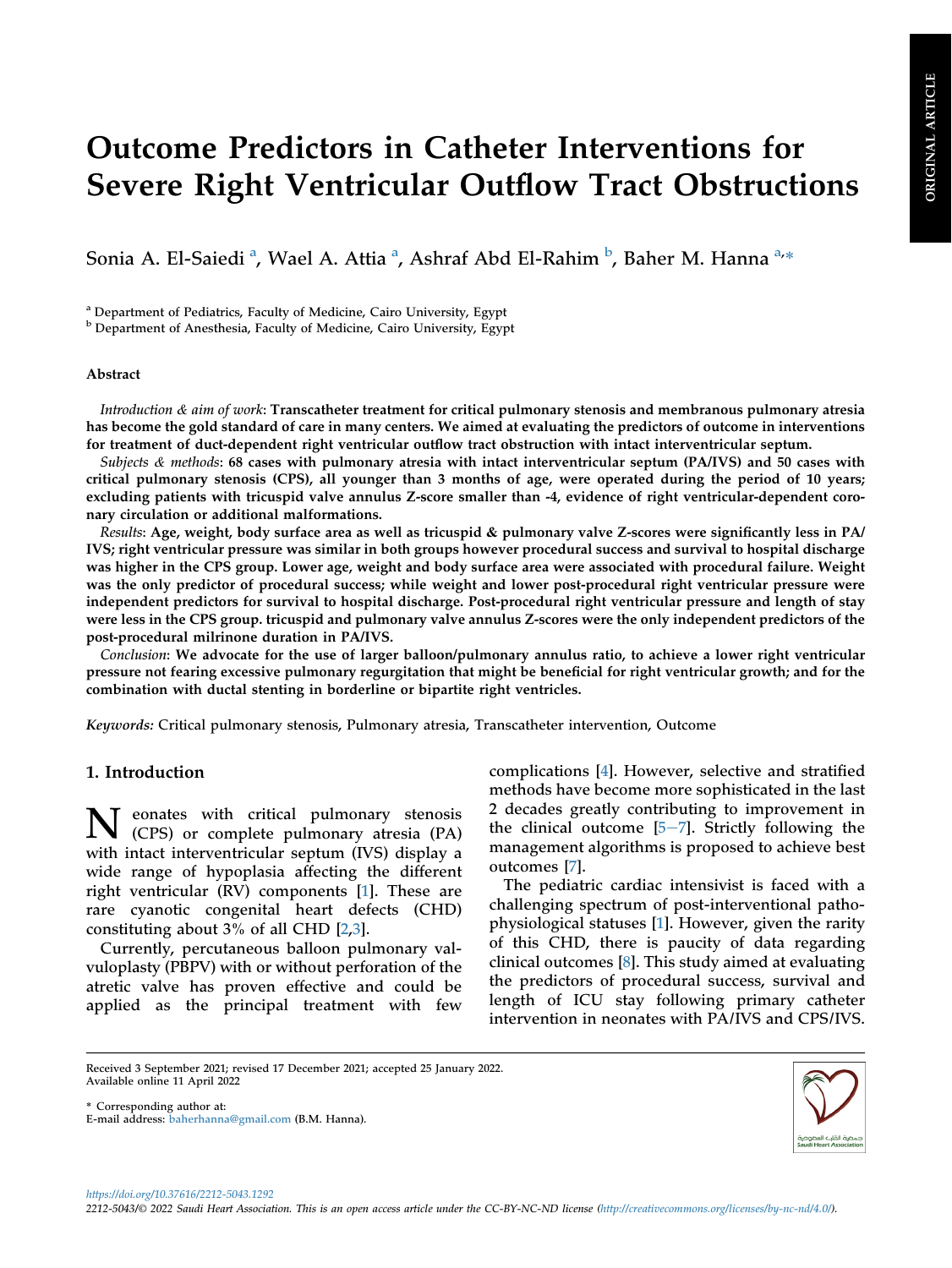#### 2. Patients and methods

This is a retrospective study that included all patients with right ventricular outflow tract obstruction (RVOTO), IVS and no major sinusoidal communications that received transcatheter treatment at Cairo University Children's Hospital during the period from October 2009 to August 2019. A total of 118 patients were included in the study: of these 68 patients had PA/IVS (group 1); and 50 patients had CPS/IVS (group 2). All procedures were performed by the same team of operators. Patients with additional malformations were excluded. Tricuspid valve variables such as Ebstein's anomaly or various hypoplasia/dysplasia were included, however, a tricuspid valve (TV) annulus Z-score smaller than  $-3$ were referred from the start for patent ductus arteriosus (PDA) stenting or a modified Blalock-Taussig (MBT) shunt.

This study was approved by the Cairo University ethical committee.

#### 2.1. Patient preparation

Clinical data obtained included age, weight and length at intervention; and baseline oxygen saturation. Electrocardiograms and chest radiograms were performed for all cases. Anatomical details by echocardiography were obtained using a Vivid 5 machine and a 5 MHz phased array probe (GE, Vingmed Ultrasound AS, Horten, Norway). Echocardiographic assessment protocol included the TV and mitral valve (MV) annuli from the apical 4 chamber view; the pulmonary valve (PV) annulus and main pulmonary artery (MPA) from the parasternal short axis view; PDA morphology and size in the parasternal ductal view; and the size of the interatrial communication from the subcostal view. Z-scores were calculated from the algorithms published by the Daubeney group [[9\]](#page-11-7). Informed consents for the required intervention and for utilizing data in research were obtained from the parents prior to interventions, whether radiofrequency perforation of the PV and valvuloplasty for PA/IVS, or PBPV for CPS/IVS.

Neonates with CPS were patients presenting with cyanosis related to right-left shunting across the patent foramen oval (PFO) and duct-dependent pulmonary circulation; PA was considered when there was complete membranous atresia of the PV with an adequate-sized MPA. Neonates were nominated suitable for transcatheter approach if the RV was tripartite or bipartite; with a TV annulus Z score  $-3$  or larger; and showing no right ventricular-dependent coronary circulation (RVDCC). All our included

#### List of Abbreviations

| $A \Omega P$ | Aortic pressure                                        |
|--------------|--------------------------------------------------------|
| BSA          | Body surface area                                      |
| CHD          | Congenital heart defects                               |
| <b>CPS</b>   | Critical pulmonary stenosis                            |
| <b>IVS</b>   | Intact interventricular septum                         |
| MBTS         | Modified Blalock Taussig shunt                         |
| <b>MPA</b>   | Main pulmonary artery                                  |
| <b>MV</b>    | Mitral valve                                           |
| <b>PA</b>    | Pulmonary atresia                                      |
| PBPV         | Percutaneous balloon pulmonary valvuloplasty           |
| PCICU        | Pediatric cardiac intensive care unit                  |
| PDA.         | Patent ductus arteriosus                               |
| PFO          | Patent foramen ovale                                   |
| PGE1         | Prostaglandin E1                                       |
| PV           | Pulmonary valve                                        |
| RF           | Radiofrequency                                         |
| RV           | Right ventricle                                        |
|              | RVDCC Right ventricular-dependent coronary circulation |
| RVOTO        | Right ventricular outflow tract obstruction            |
| <b>RVP</b>   | Right ventricular pressure                             |
| TV           | Tricuspid valve                                        |
|              |                                                        |

patients were diagnosed in the neonatal period, however, some of the cases (14) were operated later on in life being referred from remote areas and presenting to our center later than the neonatal period.

#### 2.2. Catheterization procedure

Procedures were performed under general anesthesia; patients were monitored throughout the procedure by an anesthesiologist. After obtaining vascular accesses, a 4 or 5-F multipurpose (MPA 1) catheter (Cordis, Miami, FL, USA) was used to measure RV pressure (RVP) and perform a diagnostic right ventriculogram in the lateral and frontal projections to assess the RV morphology, rule-out coronary sinusoids and measure the PV annulus. In cases of PA/IVS, a 4-F pigtail catheter (Cordis, Miami, FL, USA) was used to measure aortic pressure (AoP). An aortogram was performed to define PDA morphology, size, and coronary anatomy. The MPA was then approached retrogradely via the PDA using a cut pigtail catheter and a snare was placed.

In both conditions, a 4- or 5-F Judkins right catheter with 1.5, 2 or 3.5 curve (Cordis, Miami, FL, USA) was maneuvered into the infundibulum with a Yconnector (Cook, Bloomington, IN), allowing intermittent contrast injections to define the valve plane. In cases with PA/IVS the PV was perforated after good positioning by a radiofrequency wire ((Nykanen RF wire, Baylis Medical, Montreal, Canada) or the stiff end of a coronary wire (Boston scientific, this was used in a few cases at the start of our

ORIGINAL

**ORIGINAL ARTICLE** 

ARTICLE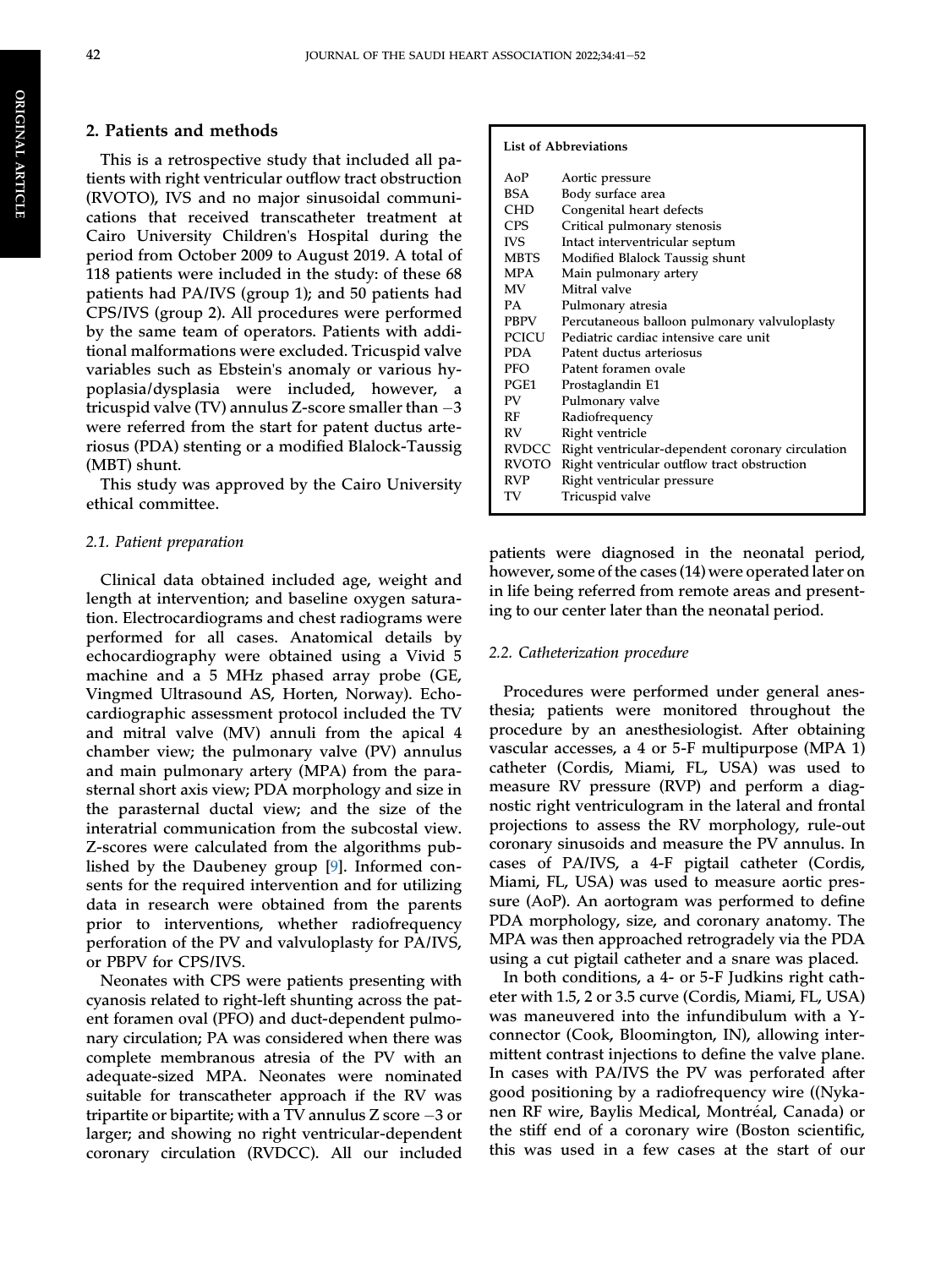experience), followed by snaring of the wire and forming an arterio-venous loop. Alternatively, a coronary wire was passed adjacent to the Nykanen wire to track it to a pulmonary artery branch or the descending Aorta. Hybrid procedure was attempted in only 2 cases were peripheral vascular access failed in the first, and proper positioning of the radio frequency (RF) wire was difficult in the latter. The tiny opening of the PV was subsequently crossed by a coronary or Terumo wire, balloon dilatation was then performed using a Tyshak II or Tyshak MINI balloon, of size around 120% of the PV annulus. Predilatation using a coronary balloon was attempted in most cases. In a few (3) cases, PDA stenting was performed following pulmonary valvuloplasty based on small RV volume and the expectation of a restrictive RV physiology.

Following successful interventions, post-intervention care of patients with PA/IVS at the pediatric cardiac intensive care unit (PCICU) included continuation of prostaglandin E1 (PGE1) and milrinone infusions until the RV was rehabilitated, evidenced by stabilization of oxygen saturation above 70% and left-to-right shunting across the PFO. Furosemide doses were frequently administered upon evidence of pulmonary and/or systemic congestion. Propranolol was given whenever hyperdynamic RVOTO was seen on echocardiography. Post- intervention care for babies with CPS seldom required PGE1 infusion for a short period to support pulmonary circulation until saturations stabilized. The patients were maintained also on both propranolol and angiotensin converting enzyme in-hibitor (captopril) [\[10](#page-11-8)].

A successful procedure was defined as procedures where the RVP was reduced to less than half the pre-procedural pressure, and the patients were discharged to the PCICU in a stable condition. Otherwise, the procedure was defined as a failure.

#### 2.3. Statistical methods

Data were analyzed using IBM© SPSS© Statistics version 23 (IBM© Corp., Armonk, NY). Continuous numerical variables were presented as mean and SD and inter-group differences were compared using the unpaired t-test. Categorical variables were presented as number and percentage or ratio, and differences were compared using the Pearson chisquared test. Correlations between numerical variables were tested using the Pearson correlation. Multivariable binary logistic regression analysis (after adjustment for the effect of included variables) was used to examine the predictors of success of the procedure. To examine the predictors of post-procedure RVP, multivariable linear regression was used; while Cox proportional hazard regression was used to identify predictors of survival to hospital discharge (after adjustment of other cofounders in both methods). Two-tailed *p*-values  $< 0.05$  were considered statistically significant.

#### 3. Results

A total of 118 patients were performed during the study period. This included 68 PA/IVS and 50 CPS patients. All patients included were below three months of age. [Table 1](#page-3-0) shows the anthropometric and pre-procedural data. The age, weight, height and BSA of PA/IVS cases were significantly less than those with CPS  $[p < 0.001, 0.001, 0.002,$  and <0.001 respectively].

By comparing pre-procedural echocardiographic parameters [\(Table 2\)](#page-4-0): TV annulus, TV z-scores and PV z-scores were significantly lower in the PA/IVS cases ( $p = 0.018$ , <0.001, and <0.001 respectively).

On comparing procedural and post-procedural data, radiation time was significantly lower in the CPS group ( $p < 0.001$ ). Pre-intervention RVP was similar in both groups ([Table 3](#page-4-1)).

Procedural success was higher in the CPS than the PA/IVS group (86% compared to 73.5%): were 8 out of 50 cases with CPS failed versus 18 out of 68 in the PA/IVS group, mainly due to failure to achieve a suitable subpulmonic RVOT position. Similarly, survival to hospital discharge was higher in cases with CPS (97%) compared to 54% in the PA/IVS group ([Table 4\)](#page-4-2). Mortality in the CPS group was mostly due to postprocedural sepsis; also in the PA/

<span id="page-3-0"></span>Table 1. Comparison of patients with PA/IVS and CPS.

| Variable                  | $(n = 68)$   | PA/IVS group |              | CPS group   | Mean<br>Difference | 95% CI            |                   | P-value*         |
|---------------------------|--------------|--------------|--------------|-------------|--------------------|-------------------|-------------------|------------------|
|                           | Mean         | <b>SD</b>    | Mean         | SD          |                    | Lower             | Upper             |                  |
| Age (days)                | 22.1         | 18.8         | 46.3         | 30.6        | $-24.2$            | $-33.9$           | $-14.4$           | < 0.001          |
| Weight (kg)               | 3.12         | 0.56         | 3.78         | 1.29        | $-0.7$             | $-1.1$            | $-0.3$            | 0.001            |
| Height (cm)<br>$BSA(m^2)$ | 50.5<br>0.20 | 3.3<br>0.02  | 53.2<br>0.23 | 5.1<br>0.05 | $-2.7$<br>$-0.03$  | $-4.3$<br>$-0.04$ | $-1.0$<br>$-0.01$ | 0.002<br>< 0.001 |

Data expressed as mean and standard deviation (SD); 95% CI, 95% confidence interval.

\*Independent samples t-test.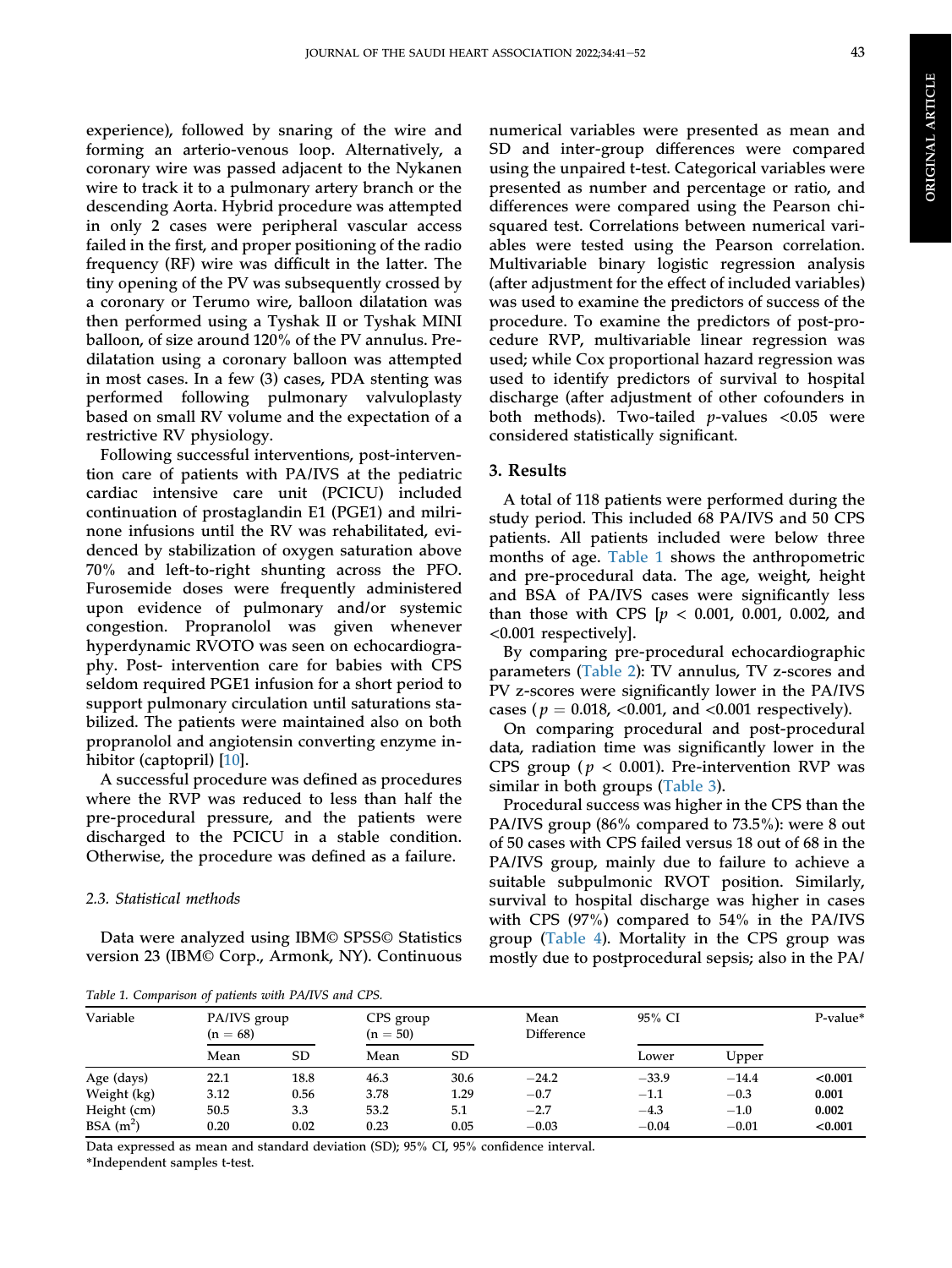ORIGINAL

**ORIGINAL ARTICLE** 

ARTICLE

<span id="page-4-0"></span>

| Table 2. Comparison of pre-procedural data.     |                            |           |                         |           |                    |        |       |          |  |  |
|-------------------------------------------------|----------------------------|-----------|-------------------------|-----------|--------------------|--------|-------|----------|--|--|
| Variable                                        | PA/IVS group<br>$(n = 68)$ |           | CPS group<br>$(n = 50)$ |           | Mean<br>Difference | 95% CI |       | P-value* |  |  |
|                                                 | Mean                       | <b>SD</b> | Mean                    | <b>SD</b> |                    | Lower  | Upper |          |  |  |
| Duration of pre-procedure<br>alprostadil (days) | 8.0                        | 8.1       |                         |           |                    |        |       |          |  |  |
| PDA diameter (mm)                               | 3.2                        | 0.8       |                         |           |                    |        |       |          |  |  |
| PFO diameter (mm)                               | 4.9                        | 1.7       |                         |           |                    |        |       |          |  |  |
| MV annulus (mm)                                 | 13.0                       | 2.1       |                         |           |                    |        |       |          |  |  |
| MV annulus Z-score                              | 1.710                      | 1.180     |                         |           |                    |        |       |          |  |  |
| TV annulus (mm)                                 | 13.7                       | 3.7       | 12.5                    | 1.5       | $1.2\,$            | 0.2    | 2.2   | 0.018    |  |  |
| TV annulus Z-score                              | 0.99                       | 1.44      | 0.07                    | 0.76      | 0.92               | 0.52   | 1.33  | < 0.001  |  |  |
| PV annulus (mm)                                 | 7.7                        | 1.4       | 7.3                     | 1.0       | 0.4                | 0.0    | 0.8   | 0.070    |  |  |

\*Independent samples t-test.

#### <span id="page-4-1"></span>Table 3. Comparison of procedural and post-procedural data.

| Variable                                       | PA/IVS group<br>$(n = 68)$ |           | CPS group<br>$(n = 50)$ |           | Mean<br>Difference | 95% CI |        | P-value* |
|------------------------------------------------|----------------------------|-----------|-------------------------|-----------|--------------------|--------|--------|----------|
|                                                | Mean                       | <b>SD</b> | Mean                    | <b>SD</b> |                    | Lower  | Upper  |          |
| $RVP$ (mmHg)                                   | 116.7                      | 26.5      | 111.8                   | 33.0      | 4.9                | $-6.0$ | 15.8   | 0.373    |
| AoP(mmHg)                                      | 68.2                       | 11.4      |                         |           |                    |        |        |          |
| Irradiation time (s)                           | 2968.0                     | 1343.0    | 1515.0                  | 1128.0    | 1453.2             | 989.5  | 1916.8 | < 0.001  |
| Irradiation dose $(Gy/m^2)$                    | 34.3                       | 54.3      | 24.4                    | 20.8      | 9.9                | $-6.1$ | 26.0   | 0.221    |
| Duration of post-procedure<br>PGE1 (days)      | 5.7                        | 4.2       |                         |           |                    |        |        |          |
| Duration of post-procedure<br>milrinone (days) | 3.4                        | 3.6       |                         |           |                    |        |        |          |

PV annulus Z-score  $-0.17$  1.27  $-1.35$  0.67 1.18 0.82 1.54 <0.001

\*Independent samples t-test.

#### <span id="page-4-2"></span>Table 4. Main outcome measures in patients with PA/IVS and CPS.

| Variable                       |            | PA/IVS group<br>$(n = 68)$               |          | CPS group<br>$(n = 50)$ |          | $\chi^2$ (df) | P-value* |
|--------------------------------|------------|------------------------------------------|----------|-------------------------|----------|---------------|----------|
|                                |            | N<br>$\frac{0}{0}$<br>$\frac{0}{0}$<br>N |          |                         |          |               |          |
| Procedural success             | Failed     | 18                                       | $26.5\%$ |                         | 14.0%    | 2.684(1)      | 0.101    |
|                                | Successful | 50                                       | $73.5\%$ | 43                      | 86.0%    |               |          |
| Survival to hospital discharge | Survived   | 38                                       | 55.9%    | 48                      | $96.0\%$ | 23.463(1)     | < 0.001  |
|                                | Died       | 30                                       | 44.1%    | 2                       | $4.0\%$  |               |          |

Data are number (n) and percentage (%).

 $\chi^2$  = chi-squared statistic, df = degree of freedom.

\*Pearson chi-squared test.

<span id="page-4-3"></span>IVS causes were mainly related to sepsis in addition to cardiac tamponade and metabolic disturbances in a minority ([Fig. 1\)](#page-4-3).

On comparing the patients receiving a successful procedure with those who failed ([Table 5](#page-5-0)), we found that lower age, weight and body surface area (BSA)



Fig. 1. Flowchart of the study cases a) CPS; and b) PA/IVS.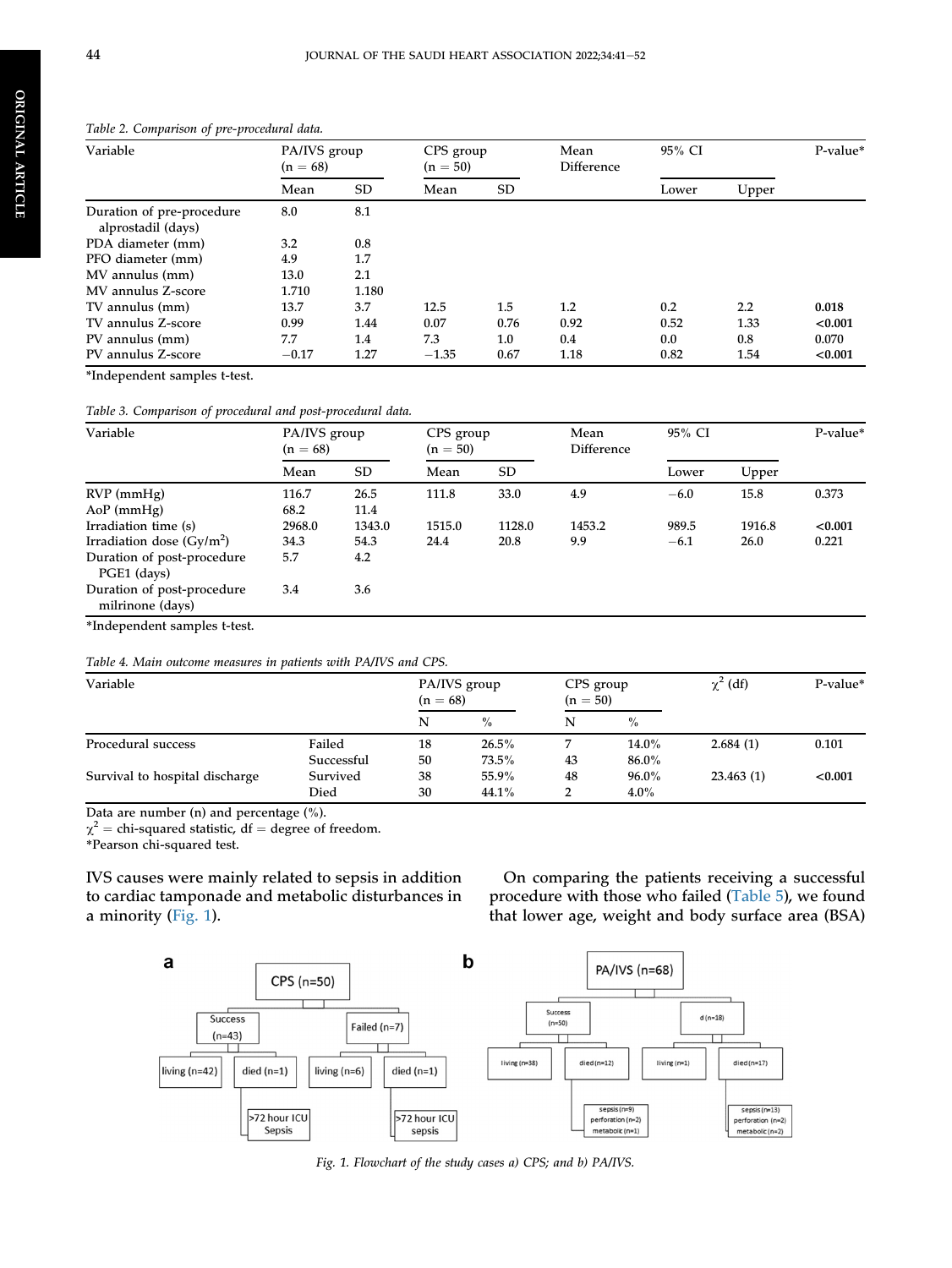**ORIGINAL ARTICLE** ORIGINAL ARTICLE

| Variable                                         | Failed                  | Successful              | Mean       | 95% CI   |                  | P-value*              |
|--------------------------------------------------|-------------------------|-------------------------|------------|----------|------------------|-----------------------|
|                                                  | procedure<br>$(n = 25)$ | procedure<br>$(n = 93)$ | Difference | Lower    | Upper            |                       |
| Age (days)                                       | $23.6 \pm 22.6$         | $34.7 \pm 27.9$         | $-11.1$    | $-22.0$  | $-0.3$           | 0.044                 |
| Weight (kg)                                      | $3.0 \pm 0.7$           | $3.5 \pm 1.0$           | $-0.5$     | $-0.9$   | $0.0\,$          | 0.038                 |
| Height (cm)                                      | $51.5 \pm 3.4$          | $51.7 \pm 4.6$          | $-0.2$     | $-2.2$   | 1.7              | 0.808                 |
| BSA $(m^2)$                                      | $0.203 \pm 0.027$       | $0.218 \pm 0.041$       | $-0.015$   | $-0.029$ | $-0.001$         | 0.034                 |
| Duration of pre-procedure<br>PGE1 (days)         | $9.3 \pm 7.8$           | $7.6 \pm 8.2$           | 1.7        | $-2.8$   | 6.2              | 0.450                 |
| PDA diameter (mm)                                | $2.9 \pm 0.7$           | $3.3 \pm 0.9$           | $-0.4$     | $-0.9$   | 0.04             | 0.076                 |
| PFO diameter (mm)                                | $4.9 \pm 1.7$           | $4.9 \pm 1.7$           | $0.0\,$    | $-1.0$   | 0.9              | 0.973                 |
| MV annulus (mm)                                  | $13.8 \pm 2.5$          | $12.7 \pm 1.9$          | 1.0        | $-0.1$   | $2.2\phantom{0}$ | 0.076                 |
| MV annulus Z-score                               | $2.08 \pm 1.38$         | $1.58 \pm 1.08$         | 0.50       | $-0.14$  | 1.14             | 0.124                 |
| TV annulus (mm)                                  | $13.9 \pm 3.9$          | $13.0 \pm 2.8$          | $0.8\,$    | $-0.5$   | $2.2\phantom{0}$ | 0.230                 |
| TV annulus Z-score                               | $0.89 \pm 1.51$         | $0.52 \pm 1.21$         | 0.37       | $-0.20$  | 0.94             | 0.200                 |
| PV annulus (mm)                                  | $7.3 \pm 1.5$           | $7.6 \pm 1.2$           | $-0.4$     | $-0.9$   | 0.2              | 0.218                 |
| PV annulus Z-score                               | $-0.64 \pm 1.33$        | $-0.68 \pm 1.17$        | 0.05       | $-0.49$  | 0.59             | 0.865                 |
| Pre-procedure RVP (mmHg)                         | $118.6 \pm 28.2$        | $113.5 \pm 29.8$        | 5.1        | $-8.1$   | 18.3             | 0.445                 |
| AoP(mmHg)                                        | $66.7 \pm 7.9$          | $68.8 \pm 12.5$         | $-2.1$     | $-8.4$   | 4.2              | 0.502                 |
| Operative technique (RF/CSP)                     | 18/7                    | 50/43                   |            |          |                  | $0.101^{\frac{5}{3}}$ |
| Data are mean i standard deviation (CD) or ratio |                         |                         |            |          |                  |                       |

<span id="page-5-0"></span>Table 5. Comparison of patients with failed or successful procedure.

Data are mean  $\pm$  standard deviation (SD) or ratio.

95% CI, 95% confidence interval.

\*Independent samples t-test unless otherwise indicated.

x Pearson chi-squared test.

were associated with procedural failure ( p-values of 0.044, 0.038 and 0.034, respectively) ([Fig. 2](#page-5-1)). No association was found with pre-procedural echocardiographic parameters, duration of PGE1 duration, pre-intervention RVP or AoP, or operative technique.

Predictors of procedural success were observed by multivariable binary logistic regression analysis [\(Suppl. Table 1](#page-9-0)): no statistically significant relation with the interventional technique, i.e., initial diagnosis ( $p = 0.272$ ), age ( $p = 0.697$ ), weight ( $p = 0.154$ ), pre-procedure RVP ( $p = 0.435$ ), TV annulus Z-score  $(p = 0.634)$  or PV annulus Z-score  $(p = 0.354)$ . Using multivariable backward binary logistic regression, weight was the only variable retained in the model

<span id="page-5-1"></span>

Fig. 2. Mean a) age; b) weight; and c) BSA in patients with failed or successful procedure. Error bars represent the standard error (SE).

with a statistically significant relation to success of the procedure (OR = 1.824, 95% CI = 1.022 to 3.254,  $p = 0.042$ ). Each 1 kg increase in the baby's weight was associated with an increase of 0.824 in the odds of success [\(Suppl. Table 2](#page-9-1)). Although weight is linked with diagnosis, as patients with PA/IVS tend to present earlier, however, age did not have a similar impact on outcome.

On studying predictors of survival to hospital discharge using Cox- proportional hazard regression ([Suppl. Table 3](#page-9-2)): weight (Cox proportional hazard = 0.545, 95% CI = 0.302 to 0.983,  $p = 0.044$ )<br>and post-procedure RVP (Cox proportional post-procedure RVP (Cox proportional hazard = 1.023, 95% CI = 1.010 to 1.037,  $p = 0.001$ ) were independent predictors of survival to hospital discharge. There was no statistically significant relation between survival and the interventional technique ( $p = 0.312$ ) or age ( $p = 0.865$ ) ([Fig. 3](#page-6-0)).

The secondary outcome measures that were studied in both groups included post-procedure RVP and ICU length of stay (LOS), and both were significantly lower in CPS group  $[p < 0.001$  for both] [\(Table 6,](#page-6-1) [Fig. 4](#page-6-2)).

The interventional procedure was the only independent predictor of post-procedure RVP  $(B = -15.224, SE = 4.911, p = 0.002)$  where CPS was associated with a lower RVP of about 15 mmHg compared with PA/IVS ([Suppl. Table 4\)](#page-9-3). On correlating the post-procedure RVP with all variables [\(Suppl. Table 5](#page-9-4)), a weak positive correlation was found with the pre-intervention AoP ( $p = 0.037$ ) and post-procedure PGE1 ( $p = 0.044$ ) [\(Fig. 5](#page-7-0)).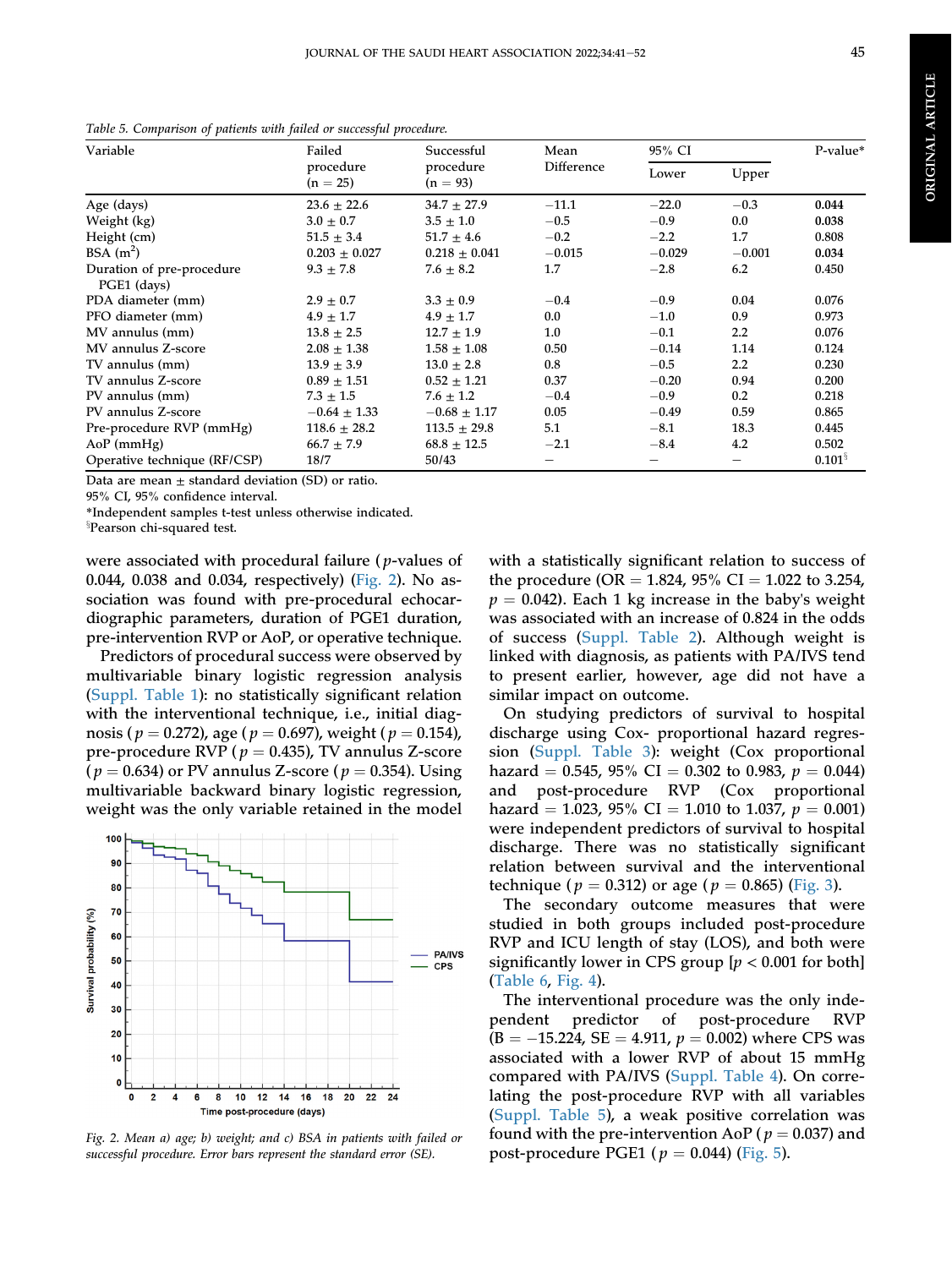<span id="page-6-0"></span>

Fig. 3. Cox proportional hazard survival curves for patients with PA/IVS and CPS.

Studying correlations between different parameters and need to post-intervention drugs in patients with PA/IVS [\(Suppl. Table 6\)](#page-10-0) showed that RVP was directly proportionate with the need for PGE1 infusion; while the period on milrinone was inversely proportionate to the MV and TV valve annuli, but was directly proportionate to the PV annulus ([Fig. 6\)](#page-7-1).

The TV annulus Z-score ( $B = -0.695$ ,  $SE = 0.302$ ,  $p = 0.025$ ) and PV annulus Z-score (B = 0.908,

<span id="page-6-1"></span>Table 6. Secondary outcome measures in patients with PA/IVS and CPS.

 $SE = 0.330$ ,  $p = 0.008$ ) were the only independent predictors of the post-procedural milrinone duration in patients with PA/IVS ([Suppl. Table 7\)](#page-10-1), while lower TV Z-score and higher PV Z-scores were associated with longer duration of post-procedure milrinone. However, no independent predictor of the post- procedural PGE1 duration was found (all  $p$ -values  $>0.05$ ).

#### 4. Discussion

Percutaneous balloon valvuloplasty of the pulmonary valve was first described by Kan et al., in 1982 [[11\]](#page-11-9). A decade later another remarkable advance in transcatheter intervention was RF perforation for PA/IVS introduced by Qureshi et al., in 1991 [\[12](#page-11-10)], this led to significant improvement of outcomes in these lesions, and it has been adopted by the majority of cardiac centers as a gold standard procedure in appropriately-selected patients [\[4](#page-11-3),[5\]](#page-11-4). Interventional therapy for PA/IVS during the neonatal period was reported to have a high success rate, with a mid-and long-term survival rate ranging from 81.0 to 92.5% [[6](#page-11-11),[7](#page-11-5),[13\]](#page-11-12).

We aim whenever possible for biventricular repair due to better long-term outcome than univentricular repair; however, proper selection of borderline cases is extremely important to avoid intervening in

| Variable                  | PA/IVS group<br>$(n = 68)$ |      | CPS group<br>$(n = 50)$ |     | Mean<br>Difference | 95% CI |       | P-value* |
|---------------------------|----------------------------|------|-------------------------|-----|--------------------|--------|-------|----------|
|                           | Mean                       | SD   | Mean                    | SD  |                    | Lower  | Upper |          |
| Post-procedure RVP (mmHg) | 56.8                       | 25.5 | 42.5                    | 8.7 | 14.3               | 7.7    | 20.9  | < 0.001  |
| ICU LOS (days)            | 8.1                        | 4.8  | 3.4                     | 1.8 | 4.7                | 3.4    | 5.9   | < 0.001  |

Data are mean and standard deviation (SD).

95% CI, 95% confidence interval.

<span id="page-6-2"></span>\*Independent samples t-test.



Fig. 4. a) Mean post-procedure RVP in patients PA/IVS and CPS; and b) mean ICU LOS in patients with PA/IVS and CPS. Error bars represent the standard error (SE).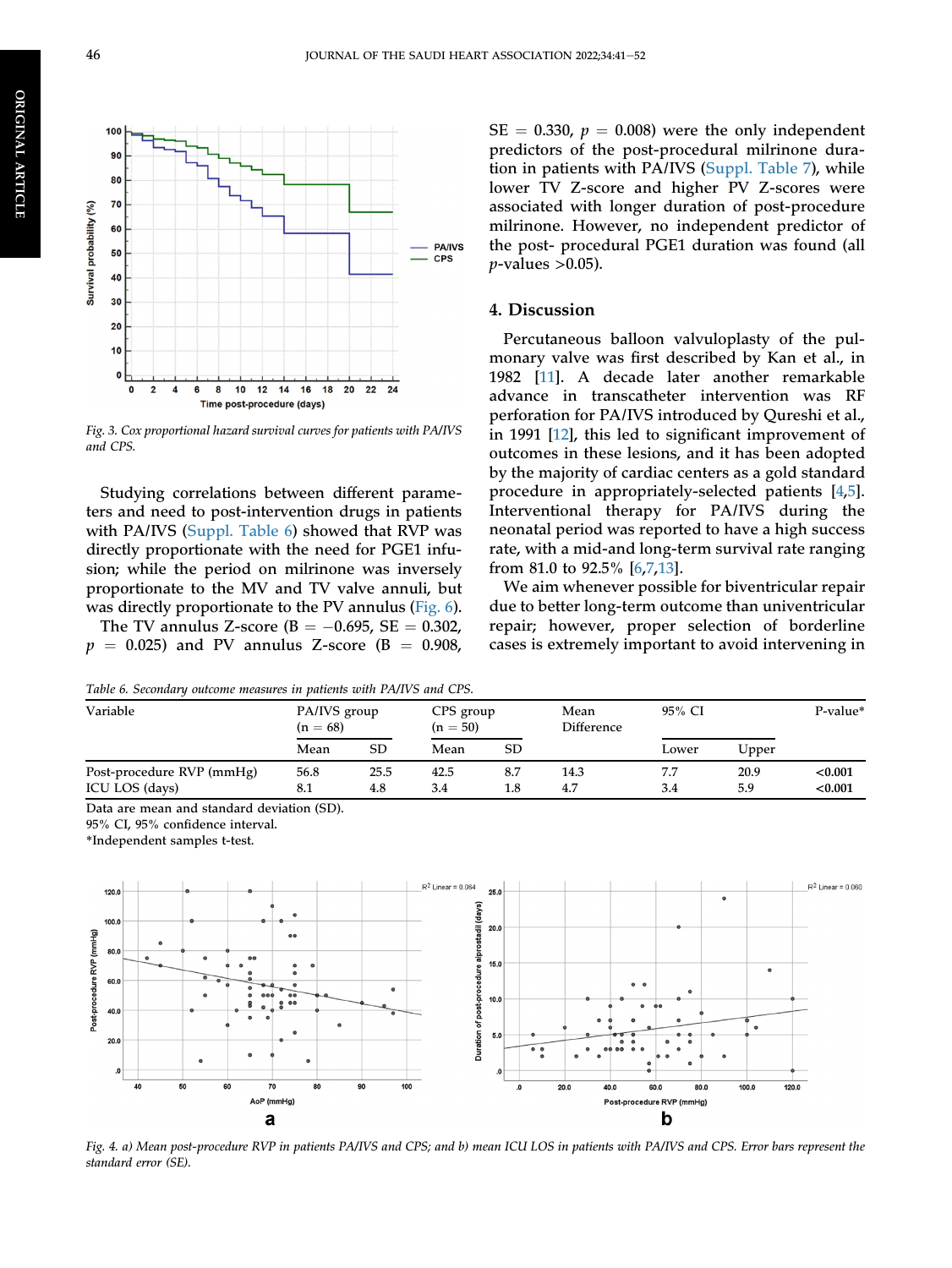<span id="page-7-0"></span>

Fig. 5. Scatter plots illustrating a) the correlation between pre-procedure AoP and post-procedure RVP: there is weak negative correlation between both variables ( $r = -0.254$ ,  $p = 0.037$ ,  $R2 = 0.064$ ); and b) the correlation between the duration of post-procedure PGE1 and post-procedure RVP: there is weak positive correlation between both variables ( $r = 0.245$ ,  $p = 0.044$ , R2 = 0.060).

<span id="page-7-1"></span>

Fig. 6. Scatter plot illustrating a) the correlation between the duration of post-procedure milrinone and MV annulus Z-score: there is weak negative correlation between both variables ( $r = -0.242$ ,  $p = 0.047$ ,  $R2 = 0.058$ ); b) the correlation between the duration of post-procedure milrinone and TV annulus Z-score: there is weak negative correlation between both variables  $(r = -0.262, p = 0.031, R2 = 0.069)$ ; and c) the correlation between the duration of post-procedure milrinone and PV annulus Z-score: there is weak positive correlation between both variables ( $r = -0.245$ ,  $p = 0.044$ ,  $R2 = 0.060$ ).

cases that will fail biventricular repair [[14](#page-11-13)[,15](#page-11-14)]. Restoration of RV to pulmonary artery continuity (RACHS-1 category 2) [[16\]](#page-11-15) is an absolute requirement for growth of the hypoplastic RV. In its absence, the dimensions of the RV and the TV actually decrease as the patient grows [[17](#page-11-16)[,18](#page-11-17)]. Even the systemic-to-pulmonary arterial shunt does not influence RV growth [[19\]](#page-11-18).

To the best of our knowledge, this study is reporting the largest number of patients who underwent interventional cardiac catheterization for CPS or PA/IVS mostly in the neonatal period. The study included patients considered suitable to achieve biventricular repair with either tripartite or bipartite RV with no RVDCC. In some cases ductal stenting was done in patients where a complementary source of pulmonary flow was expected like bipartite RV with small PV and TV.

In our study, procedural success was related to age, weight and BSA rather than the interventional technique (i.e., initial diagnosis). These parameters were lower in the PA/IVS group which explains the discrepancy in procedural outcomes between the two groups. Weight was the only predictor for

success of the procedure. Similarly, multiple reports are available on the association of weight and gestational age with procedural outcome [\[20](#page-11-19)].

Survival was similarly associated with weight, and also to post-intervention RVP. Given that preintervention RVP was similar in both groups unlike the post-intervention RVP that was significantly less by around 15 mmHg in the CPS group, the need for achieving a lower post-RVP by repeat dilatations or balloon over-sizing is reasoned: it was documented that the rate of reintervention is associated with higher post-RVP and residual pulmonary valve pressure gradient rather than the PV annulus or balloon/annulus ratio [[21\]](#page-11-20).

Whether the pulmonary annulus is underestimated in the setting of complete atresia versus the need to use a larger balloon/annulus ratio than traditionally selected was always checked by the fear of development of significant PR, however, it might be argued that such a volume load to the RV might be advantageous on the long-term by promoting RV growth, analogous to what was described in a large multicenter cohort for the strong association of tricuspid regurge severity with tricuspid valve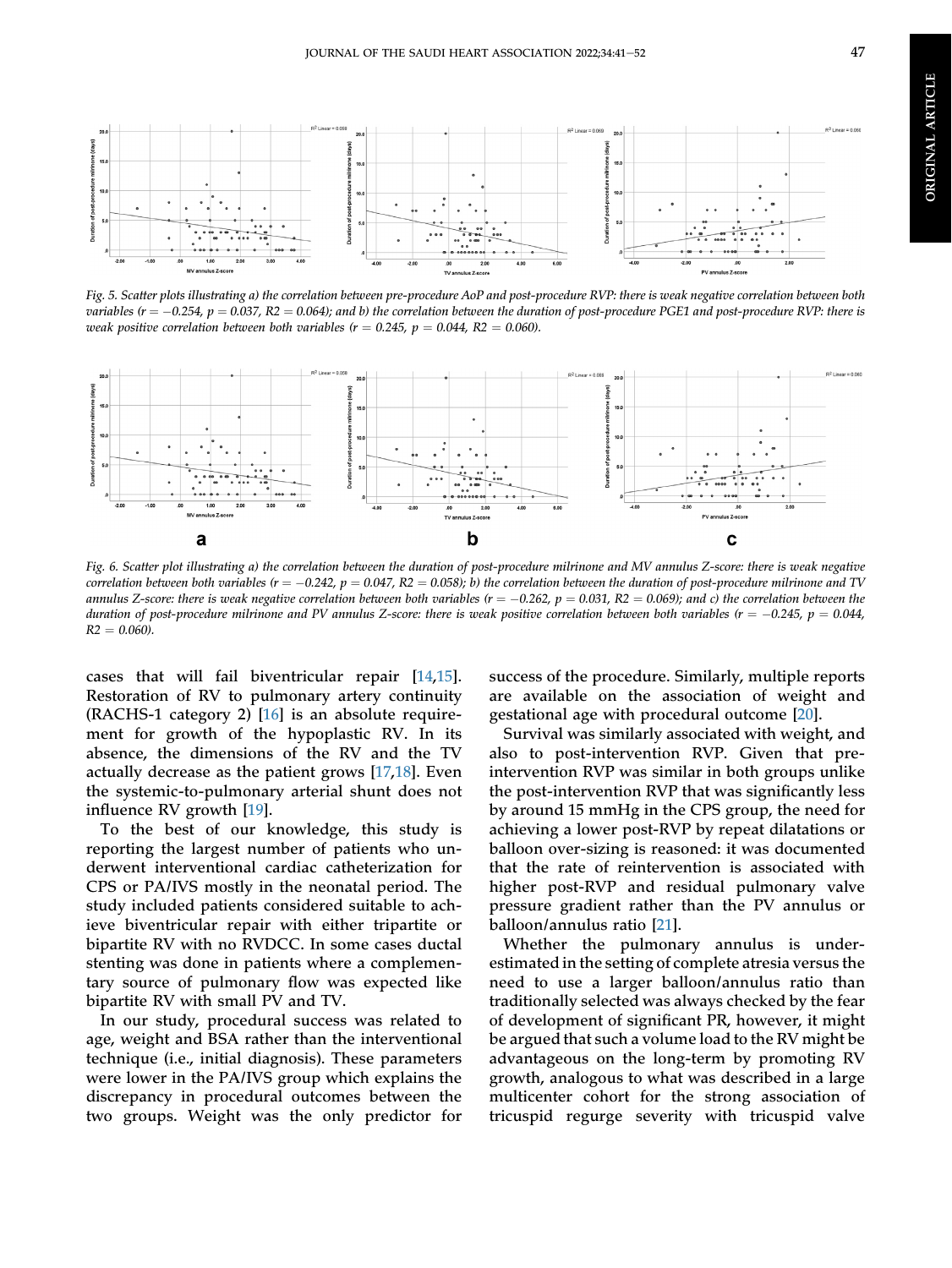It is known that critical stenosis and complete atresia of the pulmonary valve represent a spectrum of the same disease that share similar physiology and outcome. Our study supports that understanding as we show that the type of procedure was not associated with procedural success or outcome, but rather the post-operative RVP. Hence we can postulate that conclusions could be applied to both groups [\[23](#page-11-22)].

All our patients with PA/IVS and selected cases with CPS were infused with milrinone post-intervention to overcome RV stiffness until rehabilitation of the RV stiffness occurs evidenced by the shift of shunting across the PFO from RT-LT to LT-RT and the rise of arterial saturations. As expected, smaller TV z-score- that reflects RV hypoplasia [[24\]](#page-11-23) predicted a longer duration on milrinone infusion postintervention. Nevertheless, whilst this adaptation takes time especially with the smaller, more restrictive RVs [[25\]](#page-11-24), it exposes the patients to higher risk of ICU-related complications. We came to accept a bidirectional shunt and lower discharge saturations to minimize hospital stay.

Post-procedure RVP had some correlation with a longer post-procedural need for PGE1 infusion which also reflects the RV stiffness and inadequacy of forward pulmonary flow. This advocates for the need to combine RV decompression with ductal stenting in borderline or bipartite RVs, to provide adequate pulmonary flow and maintain oxygen saturations until rehabilitation of RV takes place over time. A report by Chubb et al. on the long-term outcome for patients with PA/IVS over a 19 year period involving 39 cases reports a less hospital stay for patients receiving PDA stenting in addition to pulmonary valvotomy [\[26](#page-11-25)]. Another report by Shwartz et al. including 23 cases over 11 years concluded that a smaller TV z-score predicted the need for supplementary blood flow [\[27](#page-11-26)].

We have adopted the practice of combining RV decompression with ductal stenting in the latter years of our experience, whenever the team predicted a longer time for RV rehabilitation. Although we seldomly intervened on cases with a TV z-score smaller than  $-4$ , where patients were routed to the univentricular pathway from the beginning by ductal stenting or MBTS: based on the theory that such RVs will not tolerate biventricular circulation [\[26](#page-11-25),[28\]](#page-12-0).

Conversely, higher PV z-scores predicted longer duration on milrinone. Thus, it is postulated that the PV annulus is not related to the RV stiffness and hence, RV volume. Literature have described the correlation between a smaller PA annulus with the rates of re-stenosis [[29\]](#page-12-1), and reintervention [[30\]](#page-12-2). Yet, little is known on the relationship between the PA annulus and the RV size or physiology. Nonetheless, dilating the pulmonary valve is known to promote catch-up growth of the pulmonary annulus [\[31](#page-12-3),[32\]](#page-12-4), another advocate for the use of a larger balloon/ annulus ratio.

#### 5. Conclusion

In interventions for severe RVOTO, weight is the predictor for procedural success, while survival to hospital discharge is predicted by weight and lower post-procedural RVP: which explains the fewer rates in PA/IVS in both outcomes. The use of large balloon/ annulus ratio, and the combination with ductal stenting in PA/IVS with borderline or bipartite RVs might prove benefit in procedural success and outcome. Further studies are needed to confirm these findings by including trans-valvular gradients for the complete assessment of RVp, and the comparison for the effect of combining PDA stenting on outcomes.

#### Author contribution

Conception and design of Study: SAES, WAA. Literature review: WAA, BMH. Acquisition of data: SAES. Analysis and interpretation of data: WAA, BMH. Research investigation and analysis: SAES, WAA, AAER, BMH. Data collection: AAER, BMH. Drafting of manuscript: SAES, BMH. Revising and editing the manuscript critically for important intellectual contents:WAA, AAER, BMH. Data preparation and presentation: BMH. Supervision of the research: SAES. Research coordination and management: SAES. Funding for the research: SAES, AAER.

#### Source of funding

None declared.

#### Conflict of interests

All authors declare no conflict of interest.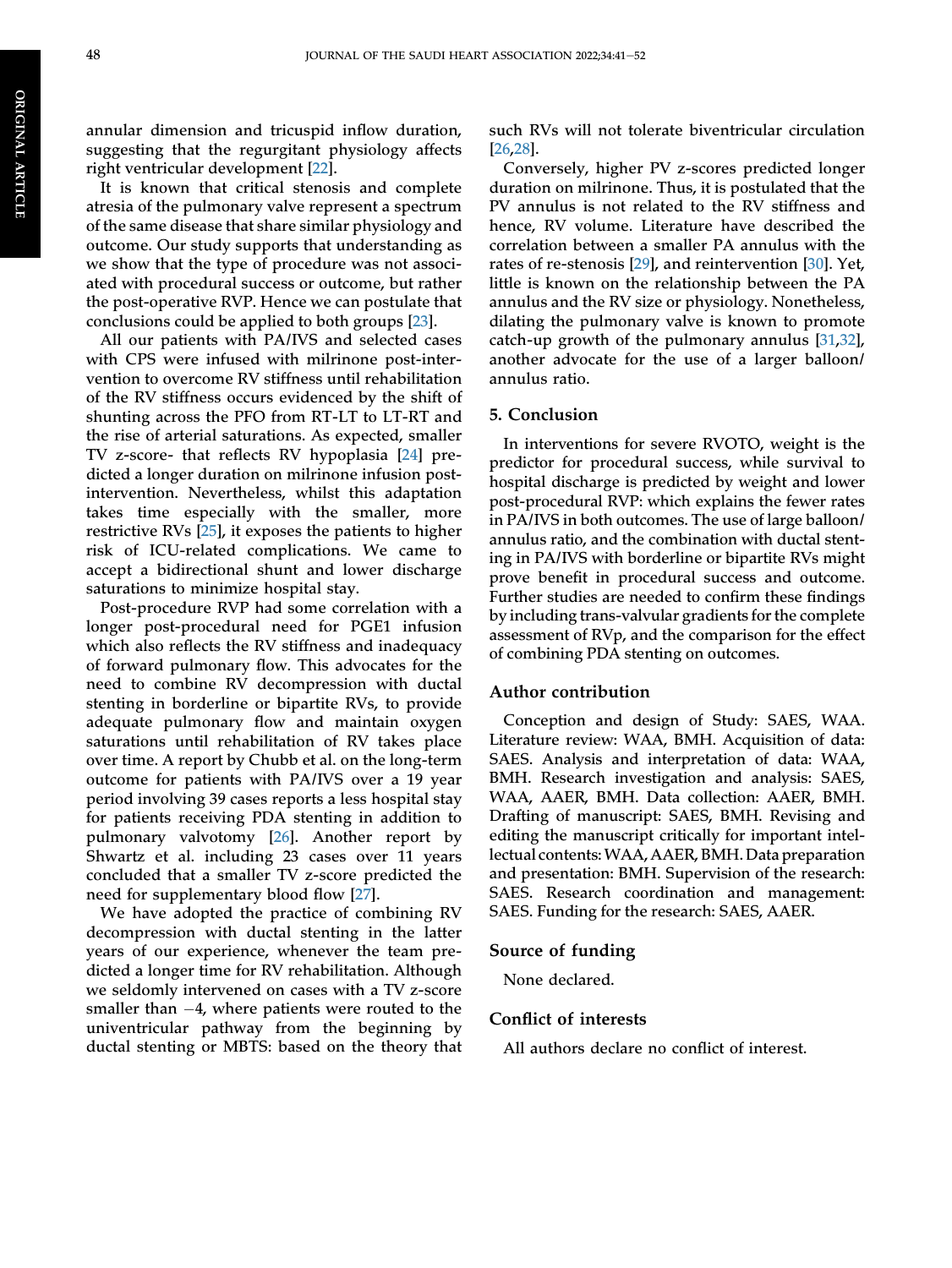### Appendix A

| Variable                 | В        | SЕ    | Wald  | <i>v</i> -value | Odds ratio | 95% CI         |
|--------------------------|----------|-------|-------|-----------------|------------|----------------|
| $CPS (=1)^*$             | 0.659    | 0.600 | 1.208 | 0.272           | 1.933      | 0.597 to 6.259 |
| Age (days)               | 0.005    | 0.012 | 0.152 | 0.697           | 1.005      | 0.981 to 1.030 |
| Weight (kg)              | 0.533    | 0.374 | 2.030 | 0.154           | 1.703      | 0.819 to 3.544 |
| Pre-procedure RVP (mmHg) | $-0.006$ | 0.008 | 0.610 | 0.435           | 0.994      | 0.978 to 1.010 |
| TV annulus Z-score       | $-0.094$ | 0.197 | 0.226 | 0.634           | 0.911      | 0.619 to 1.339 |
| PV annulus Z-score       | 0.208    | 0.224 | 0.861 | 0.354           | 1.231      | 0.793 to 1.911 |
| Constant                 | 0.170    | 1.357 | 0.016 | 0.900           |            |                |

<span id="page-9-0"></span>Supplementary Table 1. Multivariable binary logistic regression analysis for predictors of success of the procedure.

 $B =$  regression coefficient,  $SE =$  standard error, Wald = Wald chi-squared statistic, 95% CI = 95% confidence interval. \*Referenced to RF  $(=0)$ .

<span id="page-9-1"></span>Supplementary Table 2. Multivariable backward binary logistic regression analysis for predictors of success of the procedure.

| Variable    |          | SЕ    | Wald  | P-value | Odds ratio | 95% CI    |
|-------------|----------|-------|-------|---------|------------|-----------|
| Weight (kg) | ).601    | 0.295 | 4.137 | 0.042   | 1.824      | 3.254     |
| Constant    | $-0.636$ | 0.947 | 0.451 | 0.502   |            | 1.022 to∶ |

 $\overline{B}$  = regression coefficient, SE = standard error, Wald = Wald chi-squared statistic, 95% CI = 95% confidence interval. \*Referenced to RF  $(=0)$ .

 $Bold + statistically-significant outcomes.$ 

<span id="page-9-2"></span>Supplementary Table 3. Cox proportional hazard regression for predictors of survival to hospital discharge.

| Covariate                 |          | SЕ    | Wald   | P-value | Exp(b) | $95\%$ CI of Exp(b) |
|---------------------------|----------|-------|--------|---------|--------|---------------------|
| $CPS (=1)^*$              | $-0.789$ | 0.780 | 1.023  | 0.312   | 0.455  | $0.099$ to 2.096    |
| Age (days)                | $-0.002$ | 0.010 | 0.029  | 0.865   | 0.998  | 0.978 to 1.019      |
| Weight (kg)               | $-0.607$ | 0.301 | 4.064  | 0.044   | 0.545  | $0.302$ to $0.983$  |
| Post-procedure RVP (mmHg) | 0.023    | 0.007 | 11.291 | 0.001   | 1.023  | 1.010 to 1.037      |

 $\overline{b}$  = regression coefficient, SE = standard error, Exp(b) = Cox proportional hazard, 95% CI of Exp(b) = 95% confidence interval of Cox proportional hazard.

\*Referenced to PA/IVS  $(=0)$ .

 $Bold + statistically-significant outcomes.$ 

<span id="page-9-3"></span>

| Supplementary Table 4. Multivariable regression analysis for predictors of post-procedure RVP. |  |  |  |  |
|------------------------------------------------------------------------------------------------|--|--|--|--|
|                                                                                                |  |  |  |  |

| .<br>$\overline{ }$   | $\cdot$   |       |          |         |
|-----------------------|-----------|-------|----------|---------|
| Independent variables |           | SE    |          | P-value |
| (Constant)            | 62.732    |       |          |         |
| $CPS (=1)^*$          | $-15.224$ | 4.911 | $-3.100$ | 0.002   |
| Age (days)            | 0.003     | 0.095 | 0.029    | 0.977   |
| Weight (kg)           | $-1.627$  | 2.513 | $-0.648$ | 0.519   |
| TV annulus Z-score    | $-1.053$  | 1.659 | $-0.635$ | 0.527   |
| PV annulus Z-score    | $-0.792$  | 1.860 | $-0.426$ | 0.671   |

 $B =$  regression coefficient,  $SE =$  standard error,  $t =$  t- statistic.

\*Referenced to RF  $(=0)$ .

 $\text{Bold} + \text{statistically-significant outcomes}.$ 

<span id="page-9-4"></span>Supplementary Table 5. Correlation between post-procedure RVP and other quantitative variables.

| Variable                       | Post-procedure RVP |            |  |  |
|--------------------------------|--------------------|------------|--|--|
|                                | Pearson r          | $p$ -value |  |  |
| Age                            | $-0.181$           | 0.050      |  |  |
| Weight                         | $-0.163$           | 0.078      |  |  |
| Height                         | $-0.021$           | 0.823      |  |  |
| <b>BSA</b>                     | $-0.151$           | 0.102      |  |  |
| Duration of pre-procedure PGE1 | $-0.062$           | 0.618      |  |  |
| PDA diameter                   | 0.047              | 0.705      |  |  |
| PFO diameter                   | 0.012              | 0.919      |  |  |
| MV annulus                     | 0.161              | 0.191      |  |  |
| MV annulus Z-score             | $-0.029$           | 0.811      |  |  |
| TV annulus                     | 0.137              | 0.138      |  |  |
| TV annulus Z-score             | 0.070              | 0.449      |  |  |
| PV annulus                     | $-0.085$           | 0.359      |  |  |
| PV annulus Z-score             | 0.121              | 0.191      |  |  |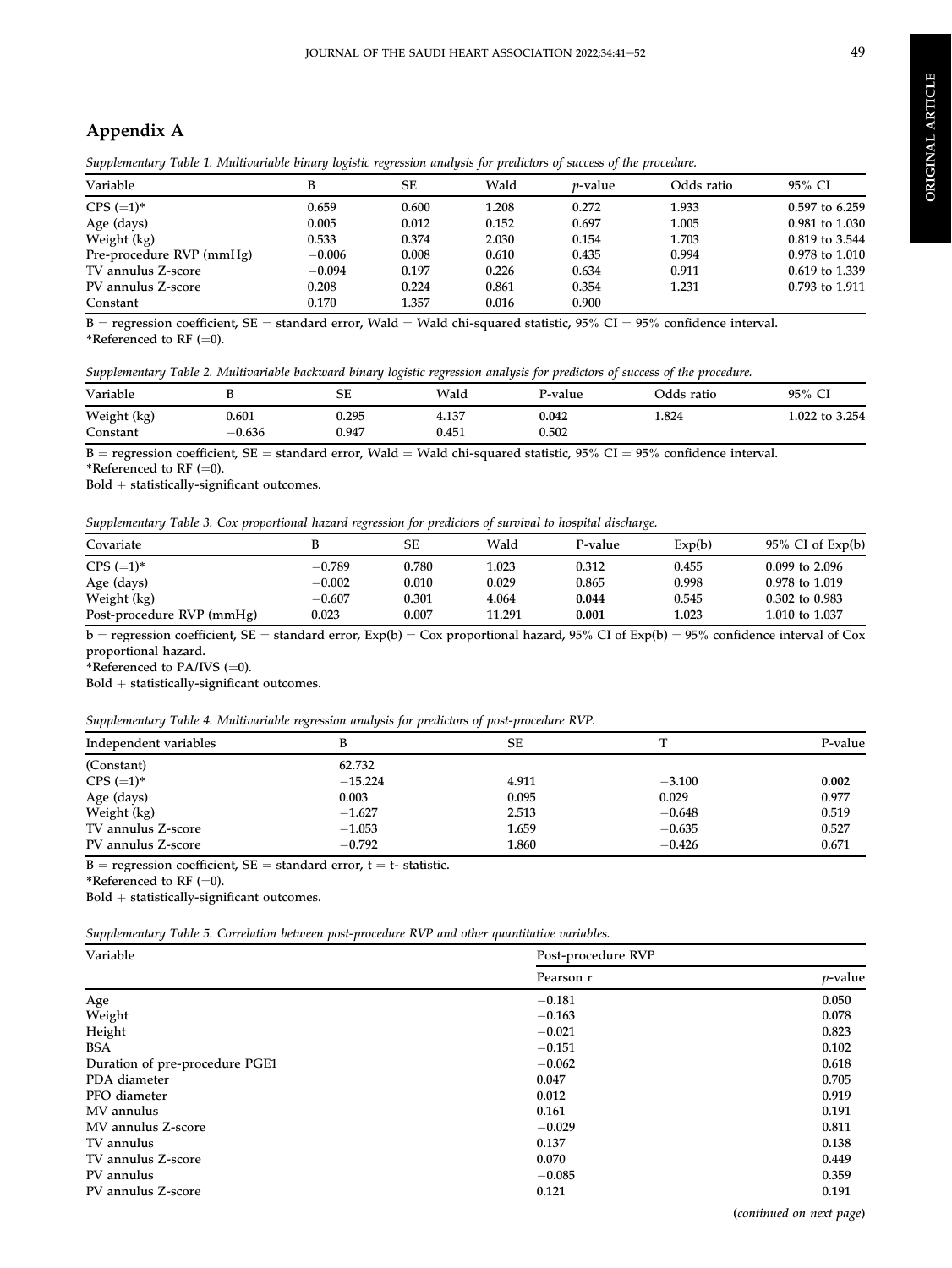ORIGINAL

ORIGINAL ARTICLE

ARTICLE

Supplementary Table 5. (continued)

| Variable                             | Post-procedure RVP |                 |
|--------------------------------------|--------------------|-----------------|
|                                      | Pearson r          | <i>p</i> -value |
| TV annulus/MV annulus                | $-0.001$           | 0.995           |
| Pre-procedure RVP                    | $-0.058$           | 0.532           |
| Pre-procedure AoP                    | $-0.254*$          | 0.037           |
| Irradiation time                     | 0.181              | 0.050           |
| Irradiation dose                     | 0.024              | 0.796           |
| Duration of post-procedure PGE1      | $0.245*$           | 0.044           |
| Duration of post-procedure milrinone | 0.096              | 0.437           |
| <b>ICU LOS</b>                       | 0.156              | 0.095           |

\*Correlation is significant at the 0.05 level (2-tailed).

 $Bold + statistically$ -significant outcomes.

<span id="page-10-0"></span>Supplementary Table 6. Correlation of the duration of post-procedure PGE1 or milrinone with other numerical variables in patients with PA/IVS.

| Variable                       | Duration of post-procedure<br>alprostadil |         | Duration of post-procedure<br>milrinone |         |  |
|--------------------------------|-------------------------------------------|---------|-----------------------------------------|---------|--|
|                                | Pearson r                                 | P-value | Pearson r                               | P-value |  |
| Age                            | $-0.010$                                  | 0.935   | $-0.089$                                | 0.470   |  |
| Weight                         | 0.042                                     | 0.732   | $-0.012$                                | 0.923   |  |
| Height                         | $-0.008$                                  | 0.949   | $-0.158$                                | 0.198   |  |
| <b>BSA</b>                     | $-0.032$                                  | 0.797   | $-0.101$                                | 0.412   |  |
| Duration of pre-procedure PGE1 | $-0.067$                                  | 0.590   | $-0.138$                                | 0.261   |  |
| PDA diameter                   | 0.080                                     | 0.517   | 0.166                                   | 0.176   |  |
| PFO diameter                   | $-0.204$                                  | 0.095   | $-0.145$                                | 0.238   |  |
| MV annulus                     | $-0.106$                                  | 0.390   | $-0.196$                                | 0.108   |  |
| MV annulus Z-score             | $-0.161$                                  | 0.190   | $-0.242*$                               | 0.047   |  |
| TV annulus                     | $-0.276*$                                 | 0.023   | $-0.268*$                               | 0.027   |  |
| TV annulus Z-score             | $-0.165$                                  | 0.180   | $-0.262*$                               | 0.031   |  |
| PV annulus                     | $-0.181$                                  | 0.140   | $-0.020$                                | 0.872   |  |
| PV annulus Z-score             | 0.144                                     | 0.240   | $0.245*$                                | 0.044   |  |
| TV annulus/MV annulus ratio    | $-0.187$                                  | 0.127   | $-0.125$                                | 0.311   |  |
| Pre-procedure RVP              | 0.038                                     | 0.756   | $-0.045$                                | 0.714   |  |
| Pre-procedure AoP              | 0.063                                     | 0.610   | $-0.017$                                | 0.893   |  |
| Irradiation time               | $-0.111$                                  | 0.369   | $-0.139$                                | 0.257   |  |
| Irradiation dose               | $-0.013$                                  | 0.919   | $-0.051$                                | 0.682   |  |
| Post-procedure RVP             | $0.245*$                                  | 0.044   | 0.096                                   | 0.437   |  |

\*Correlation is significant at the 0.05 level (2-tailed).

 $Bold +$  statistically-significant outcomes.

<span id="page-10-1"></span>

|  |  |  |  | Supplementary Table 7. Multivariable regression analysis for predictors of the duration post- procedure milrinone in patients with PA/IVS. |  |
|--|--|--|--|--------------------------------------------------------------------------------------------------------------------------------------------|--|
|  |  |  |  |                                                                                                                                            |  |

| Independent variables     |          | SЕ    |          | P-value |
|---------------------------|----------|-------|----------|---------|
| (Constant)                | 5.860    |       |          |         |
| Age (days)                | $-0.027$ | 0.022 | $-1.226$ | 0.225   |
| Weight (kg)               | $-0.196$ | 0.758 | $-0.258$ | 0.797   |
| MV annulus Z-score        | $-0.592$ | 0.370 | $-1.599$ | 0.115   |
| TV annulus Z-score        | $-0.695$ | 0.302 | $-2.299$ | 0.025   |
| PV annulus Z-score        | 0.908    | 0.330 | 2.751    | 0.008   |
| Post-procedure RVP (mmHg) | 0.011    | 0.016 | 0.670    | 0.505   |

 $B =$  regression coefficient,  $SE =$  standard error,  $t =$  t- statistic.

 $Bold +$  statistically-significant outcomes.

|  |  | Supplementary Table 8. Multivariable regression analysis for predictors of the duration post-procedure PGE1 in patients with PA/IVS. |  |  |  |  |  |
|--|--|--------------------------------------------------------------------------------------------------------------------------------------|--|--|--|--|--|
|--|--|--------------------------------------------------------------------------------------------------------------------------------------|--|--|--|--|--|

| Independent variables     |          | SЕ    |          | P-value |
|---------------------------|----------|-------|----------|---------|
| (Constant)                | 4.358    |       |          |         |
| Age (days)                | $-0.011$ | 0.028 | $-0.391$ | 0.697   |
| Weight (kg)               | 0.208    | 0.949 | 0.219    | 0.828   |
| MV annulus Z-score        | $-0.405$ | 0.464 | $-0.874$ | 0.386   |
| TV annulus Z-score        | $-0.464$ | 0.379 | $-1.225$ | 0.225   |
| PV annulus Z-score        | 0.653    | 0.413 | 1.580    | 0.119   |
| Post-procedure RVP (mmHg) | 0.039    | 0.020 | 1.958    | 0.055   |

 $\overline{B}$  = regression coefficient, SE = standard error, t = t- statistic.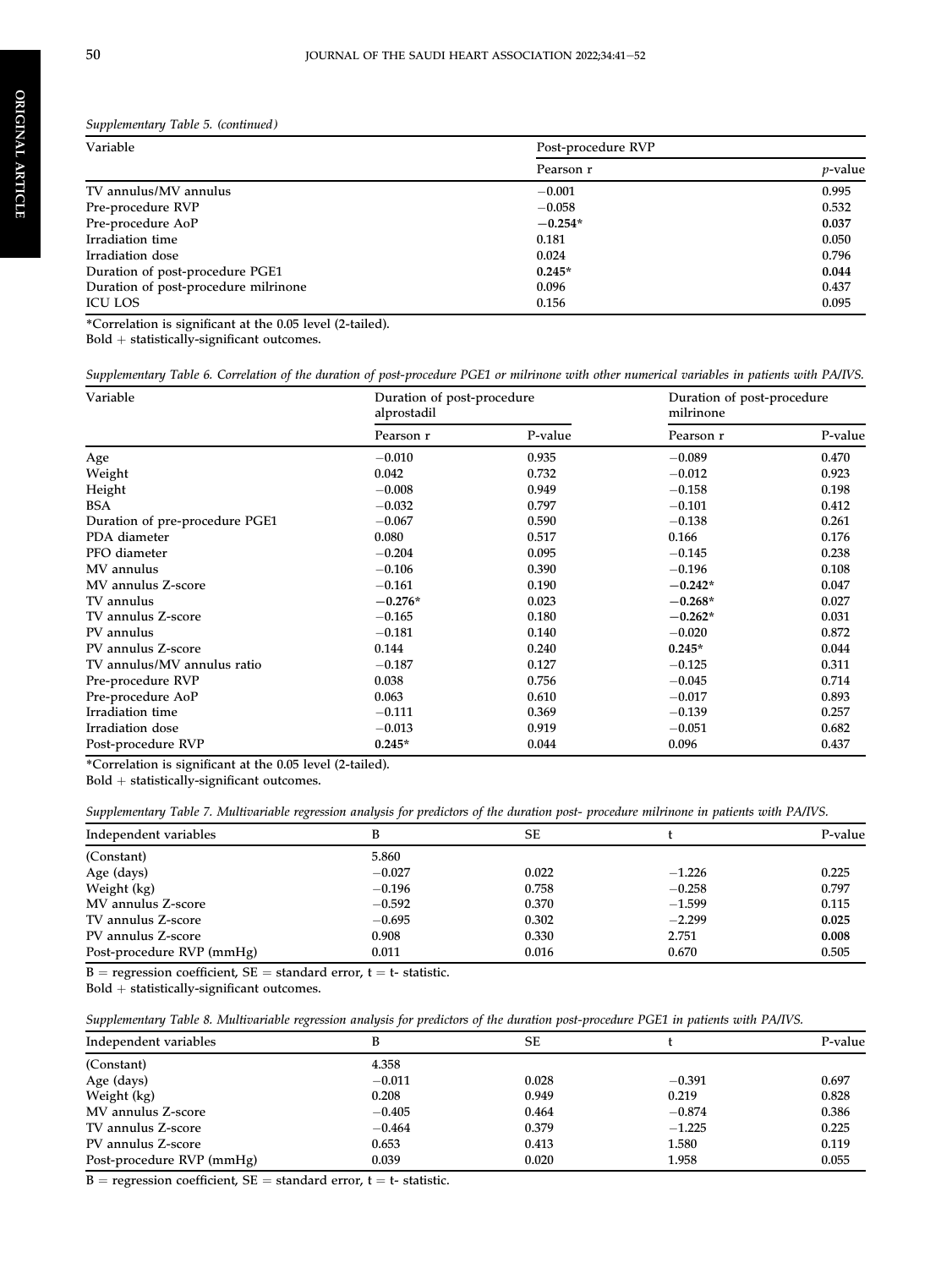#### References

- <span id="page-11-0"></span>[1] Shaikh S. Is there an optimal intensive care management? Following release of obstruction in neonates with critical PS/ ATR & IVS. J Saudi Heart Assoc 2012;24:271-304. [https://](https://doi.org/10.1016/j.jsha.2012.06.256) [doi.org/10.1016/j.jsha.2012.06.256.](https://doi.org/10.1016/j.jsha.2012.06.256)
- <span id="page-11-1"></span>[2] Ferencz C, Rubin JD, McCarter RJ, Brenner JI, Neill CA, Perry LW, et al. Congenital heart disease: prevalence at live birth. The baltimore-Washington infant study. Am J Epidemiol 1985;121:31-36. 2. [https://doi.org/10.1093/oxfordjour](https://doi.org/10.1093/oxfordjournals.a113979) [nals.a113979](https://doi.org/10.1093/oxfordjournals.a113979).
- <span id="page-11-2"></span>[3] Daubeney PE, Sharland GK, Cook AC, Keeton BR, Anderson RH, Webber SA. Pulmonary atresia with intact ventricular septum: impact of fetal echocardiography on incidence at birth and postnatal outcome. UK and Eire Collaborative Study of Pulmonary Atresia with Intact Ventricular Septum. Circulation  $1998;98:562-6$ . [https://doi.org/](https://doi.org/10.1161/01.cir.98.6.562) [10.1161/01.cir.98.6.562.](https://doi.org/10.1161/01.cir.98.6.562)
- <span id="page-11-3"></span>[4] Fedderly RT, Llyod TR, Mendelsohn AM, Beekman RH. Determinants of successful balloon valvotomy in infants with critical pulmonary stenosis or membranous pulmonary atresia with intact ventricular septum. J Am Coll Cardiol 1995;25:460-5. [https://doi.org/10.1016/0735-1097\(94\)00405-f](https://doi.org/10.1016/0735-1097(94)00405-f).
- <span id="page-11-4"></span>[5] Mainwaring RD, Lamberti JJ. Pulmonary atresia with intact ventricular septum. Surgical approach based on ventricular size and coronary anatomy. J Thorac Cardiovasc Surg 1993; 106:733-8. PMID: 8412270.
- <span id="page-11-11"></span>[6] Pawade A, Capuani A, Penny DJ, Karl TR, Mee RB. Pulmonary atresia with intact ventricular septum: surgical management based on right ventricular infundibulum. J Card Surg 1993;8:371-83. [https://doi.org/10.1111/j.1540-8191.1993.](https://doi.org/10.1111/j.1540-8191.1993.tb00379.x) [tb00379.x.](https://doi.org/10.1111/j.1540-8191.1993.tb00379.x)
- <span id="page-11-5"></span>[7] Johangiri M, Zurakowski D, Bichell D, Mayer JE, Del Nido PJ, Jonas RA. Improved results with selective management in pulmonary atresia with intact ventricular septum. J Thorac Cardiovasc Surg 1999;118:1046-55. [https://doi.org/10.1016/](https://doi.org/10.1016/S0022-5223(99)70100-5) [S0022-5223\(99\)70100-5](https://doi.org/10.1016/S0022-5223(99)70100-5).
- <span id="page-11-6"></span>[8] Hascoët S, Borrhomée S, Tahhan N, Petit J, Boet A, Houyel L, et al. Transcatheter pulmonary valvuloplasty in neonates with pulmonary atresia and intact ventricular septum. Arch Cardiovasc Dis 2019;112:323-33. [https://doi.org/10.1016/](https://doi.org/10.1016/j.acvd.2018.11.015) acvd.2018.11.015. Epub 2019 Feb 20.
- <span id="page-11-7"></span>[9] Daubeney PE, Blackstone EH, Weintraub RG, Slavik Z, Scanlon J, Webber SA. Relationship of the dimension of cardiac structures to body size: an echocardiographic study in normal infants and children. Cardiol Young 1999;9(4): 402-10. <https://doi.org/10.1017/s1047951100005217>.
- <span id="page-11-8"></span>[10] Khan MA, Galal MO, El Houry ME. Critical pulmonary valve stenosis: Medical management beyond balloon dilation. J Saudi Heart Assoc 2015;27(4):310. [https://doi.org/10.1016/](https://doi.org/10.1016/j.jsha.2011.10.002) [j.jsha.2011.10.002](https://doi.org/10.1016/j.jsha.2011.10.002).
- <span id="page-11-9"></span>[11] Kan JS, White Jr RI, Mitchell SE, Gardner TJ. Percutaneous balloon valvuloplasty: a new method for treating congenital pulmonary-valve stenosis. N Engl J Med 1982;307:540-2. <https://doi.org/10.1056/NEJM198208263070907>.
- <span id="page-11-10"></span>[12] Qureshi SA, Rosenthal E, Tynan M, Anjos R, Baker EJ. Transcatheter laser assisted pulmonic valve dilation in pulmonic valve atresia. Am J Cardiol 1991;67:428-31. [https://](https://doi.org/10.1016/0002-9149(91)90056-q) [doi.org/10.1016/0002-9149\(91\)90056-q](https://doi.org/10.1016/0002-9149(91)90056-q).
- <span id="page-11-12"></span>[13] Goreczny S, Qureshi SA, Hijazi ZM, Marshall AC, Zahn EM, Kim S-H, et al. Training in congenital interventional cardiology: interviews with experts from around the globe  $-$  part one. Adv Interventional Cardiol 2020;3(61):244-61. [https://](https://doi.org/10.5114/aic.2020.99258) [doi.org/10.5114/aic.2020.99258](https://doi.org/10.5114/aic.2020.99258). 16.
- <span id="page-11-13"></span>[14] Sano S, Ishino K, Kawada M, Fujisawa E, Kamada M, Ohtsuki S. Staged biventricular repair of pulmonary atresia or stenosis with intact ventricular septum. Ann Thorac Surg 2000;70:1501-6. [https://doi.org/10.1016/s0003-4975\(00\)](https://doi.org/10.1016/s0003-4975(00)01974-3) [01974-3](https://doi.org/10.1016/s0003-4975(00)01974-3).
- <span id="page-11-14"></span>[15] Lewis AB, Wells W, Lindesmith GG. Right ventricular growth potential in neonates with pulmonary atresia and

intact ventricular septum. J Thorac Cardiovasc Surg 1986; 91(6):835-40. PMID: 3713236.

- <span id="page-11-15"></span>[16] Thiagarajan RR, Laussen PC. Risk adjustment for congenital heart surgery -1 (RACHS-1) for evaluation of mortality in children undergoing cardiac surgery. In: Barach P, Jacobs J, Lipshultz S, Laussen P, editors. Pediatric and congenital cardiac care. London: Springer; 2015. [https://doi.org/10.1007/](https://doi.org/10.1007/978-1-4471-6587-3_26) [978-1-4471-6587-3\\_26](https://doi.org/10.1007/978-1-4471-6587-3_26).
- <span id="page-11-16"></span>[17] Ovaert C, Qureshi SA, Rosenthal E, Baker EJ, Tynan M. Growth of the right ventricle after successful transcatheter pulmonary valvotomy in neonates and infants with pulmonary atresia and intact ventricular septum. J Thorac Cardiovasc Surg 1998;115(5):1055-62. [https://doi.org/10.1016/](https://doi.org/10.1016/S0022-5223(98)70405-2) [S0022-5223\(98\)70405-2.](https://doi.org/10.1016/S0022-5223(98)70405-2)
- <span id="page-11-17"></span>[18] Huang SC, Ishino K, Kasahara S, Yoshizumi K, Kotani Y, Sano S. The potential of disproportionate growth of tricuspid valve after decompression of the right ventricle in patients with pulmonary atresia and intact ventricular septa. J Thorac Cardiovasc Surg 2009;138:1160-6. [https://doi.org/10.1016/](https://doi.org/10.1016/j.jtcvs.2009.05.015) [j.jtcvs.2009.05.015](https://doi.org/10.1016/j.jtcvs.2009.05.015).
- <span id="page-11-18"></span>[19] Kotani Y, Kasahara S, Fujii Y, Eitoku T, Baba K, Otsuki S-i, et al. A staged decompression of right ventricle allows growth of right ventricle and subsequent biventricular repair in patients with pulmonary atresia and intact ventricular septum. Eur J Cardio Thorac Surg 2016;50:298-303. [https://](https://doi.org/10.1093/ejcts/ezw124) [doi.org/10.1093/ejcts/ezw124.](https://doi.org/10.1093/ejcts/ezw124) Epub 2016 Apr 26.
- <span id="page-11-19"></span>[20] Hascoet S, Borrhomée S, Tahhan N, Petit J, Boet A, Houyel L, et al. Transcatheter pulmonary valvuloplasty in neonates with pulmonary atresia and intact ventricular septum. Arch Cardiovasc Dis 2019;112(5):323-33. [https://doi.org/10.1016/](https://doi.org/10.1016/j.acvd.2018.11.015) [j.acvd.2018.11.015.](https://doi.org/10.1016/j.acvd.2018.11.015) Epub 2019 Feb 20.
- <span id="page-11-20"></span>[21] Petit CJ, Qureshi AM, Glatz AC, Kelleman MS, McCracken CE, Ligon RA, et al. Technical factors are associated with complications and repeat intervention in neonates undergoing transcatheter right ventricular decompression for pulmonary atresia and intact ventricular septum: results from the congenital catheterisation research collaborative. Cardiol Young 2018;28:1042-9. [https://doi.org/](https://doi.org/10.1017/S1047951118000756) [10.1017/S1047951118000756](https://doi.org/10.1017/S1047951118000756). Epub 2018 Jun 18.
- <span id="page-11-21"></span>[22] Petit CJ, Glatz AC, Qureshi AM, Sachdeva R, Maskatia SA, Justino H, et al. Outcomes after decompression of the right ventricle in infants with pulmonary atresia with intact ventricular septum are associated with degree of tricuspid regurgitation: results from the congenital catheterization research collaborative. Circ Cardiovasc Interv 2017;10(5): e004428. Erratum in: Circ Cardiovasc Interv 2017;10(6): PMID: 28500137.
- <span id="page-11-22"></span>[23] Vall Camell M, Rodríguez-Fanjul J, Bautista Rodríguez C, Pradda FH, Caffarena-Calvar JM, Iriondo Sanz M, et al. Manejo percutáneo de la atresia pulmonar con tabique interventricular íntegro y la estenosis pulmonar crítica [Percutaneous management of pulmonary atresia with intact ventricular septum and critical pulmonary stenosis]. An Pediatr (Barc) 2019;91(5):336-43. [https://doi.org/10.1016/](https://doi.org/10.1016/j.anpedi.2018.10.020) [j.anpedi.2018.10.020.](https://doi.org/10.1016/j.anpedi.2018.10.020) Spanish.
- <span id="page-11-23"></span>[24] Freedom RM, Dische MR, Rowe RD. The tricuspid valve in pulmonary atresia and intact ventricular septum: a morphological study of 60 cases. Arch Pathol Lab Med 1978; 102(1):28-31. PMID: 579592.
- <span id="page-11-24"></span>[25] Redington A, Penny D, Rigby M, Hayes A. Antegrade diastolic pulmonary arterial flow as a marker of right ventricular restriction after complete repair of pulmonary atresia with intact septum and critical pulmonary valvar stenosis. Cardiol Young 1992;2(4):382-6. https://doi.org/10.1017/S1047951100007988
- <span id="page-11-25"></span>[26] Chubb H, Pesonen E, Sivasubramanian S, Tibby SM, Simpson JM, Rosenthal E, et al. Long-term outcome following catheter valvotomy for pulmonary atresia with intact ventricular septum. J Am Coll Cardiol 2012;59(16): 1468e76. [https://doi.org/10.1016/j.jacc.2012.01.022.](https://doi.org/10.1016/j.jacc.2012.01.022)
- <span id="page-11-26"></span>[27] Schwartz MC, Glatz AC, Dori Y, Rome JJ, Gillespie MJ. Outcomes and predictors of reintervention in patients with pulmonary atresia and intact ventricular septum treated with